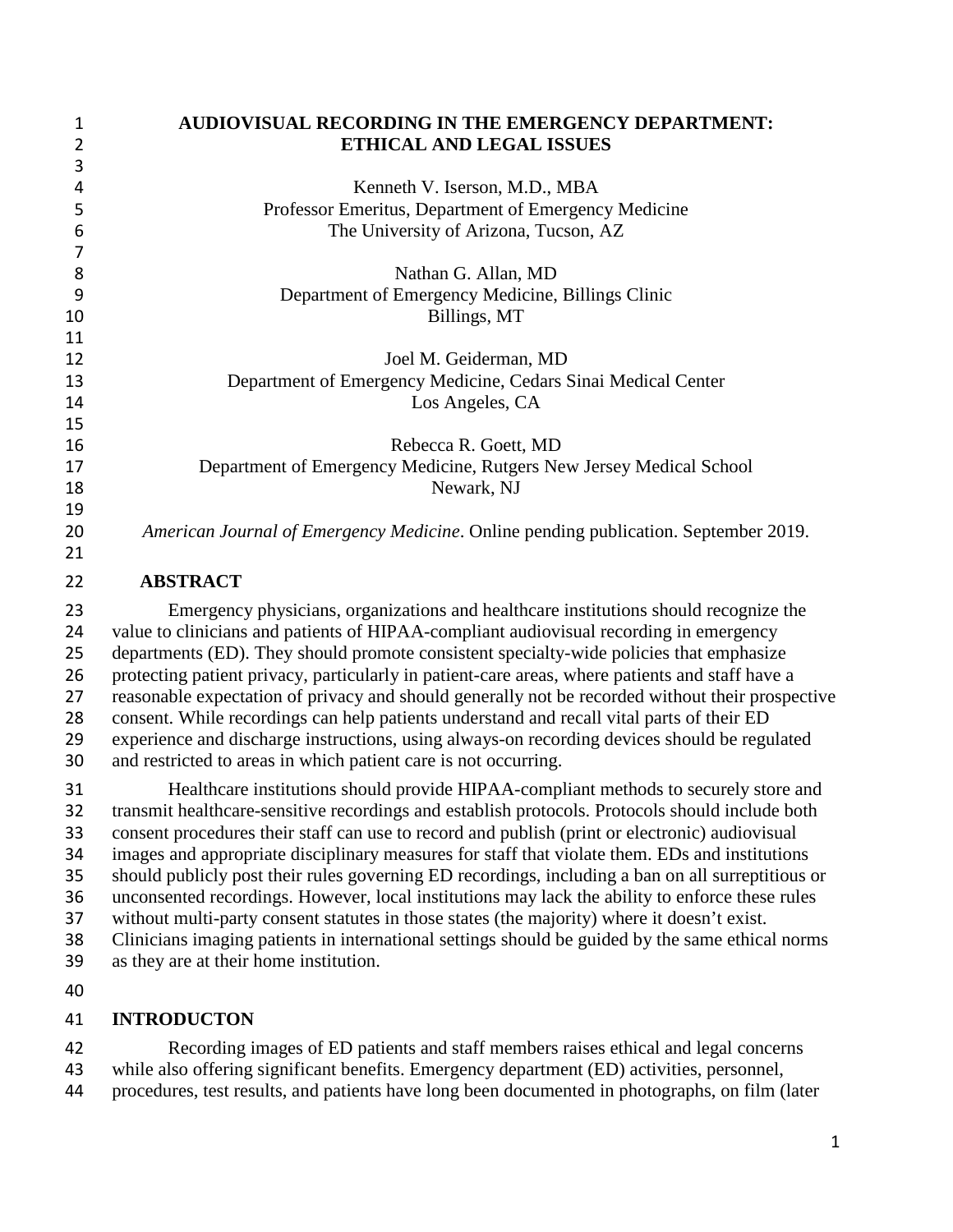- 1 video), and in audio recordings.<sup>1</sup> Most often used for education,<sup>2</sup> transmission of clinical
- information among caregivers, scientific publication, personal use (e.g., yearbooks,
- memorabilia), or institutional publicity. Many EDs have used videos to help provide quality
- assurance for medical and trauma resuscitations and as security measures. Public media have
- 5 also used these recordings.<sup>3.4</sup> Emergency physicians (EPs) have voiced concerns about
- 6 recordings in Eds that include personally identifiable information.<sup>5,</sup>
- With cellphones ubiquitous, ED personnel are increasingly concerned about the ethical and medicolegal implications of surreptitious recordings. Questions of consent under duress have 9 also made recordings for commercial use controversial.<sup>6</sup>
- ED personnel's concerns are somewhat analogous to those of law enforcement officers, 11 who are frequently recorded when performing their activities.<sup>7</sup> Yet EM professionals note that the presence of police photographers and patrol officers with always-on body worn cameras 13 (BWCs) in EDs also raises HIPAA concerns and increases potential legal dangers for patients.<sup>8,9</sup>
- Recording in the ED offers novel opportunities to benefit patients and improve their ED
- experience. Clinicians in other specialties have used recordings to improve timely patient-
- physician interactions, particularly regarding understanding and recalling discharge
- 17 instructions.<sup>10</sup> ED staff commonly record clinical images and test results (e.g., ECGs,
- radiographs) and, once de-identified, use them for academic purposes and for use by other
- treating clinicians, such as consultants, attending ED physicians and residents (with identifying information and transmitted via HIPAA-compliant modes).
- Recording in EDs is a complex issue. This paper illustrates the concerns about and the benefits of ED recordings, highlighting ethical and legal issues surrounding the practice. While some successful efforts in limiting unwanted recordings are cited, clinicians, institutions and organizations should recognize that reducing unwanted recordings in the ED may have limited practicable solutions. One strategy is to advocate for effective state legislation where it doesn't 26  $exist.<sup>11</sup>$
- The following discussion is divided into sections related to who is doing the recording and who is being recorded.
- 

## **DISCUSSION**

## **Healthcare workers recording patients**

- ED healthcare workers or their institutions often record patients for legitimate reasons. These recordings may have healthcare-related indications, such as documenting information to assist with diagnosis and treatment; creating materials for education, research, or publication to
- benefit other healthcare providers or the public; or to augment quality improvement and
- assurance activities. Cases of physicians making voyeuristic recordings, which is illegal, are rare, 37 but have occurred. $^{12}$
- Recordings that help diagnose and treat patients are of direct benefit to patients. Images may be sent to consultants who provide advice or follow-up care, to the patient's primary care clinician, or placed in the patient's chart to document disorders or treatment. Such recordings should protect patient privacy by complying with the Health Insurance Portability and Accountability Act (HIPAA) and they should be included in the general consent to treatment or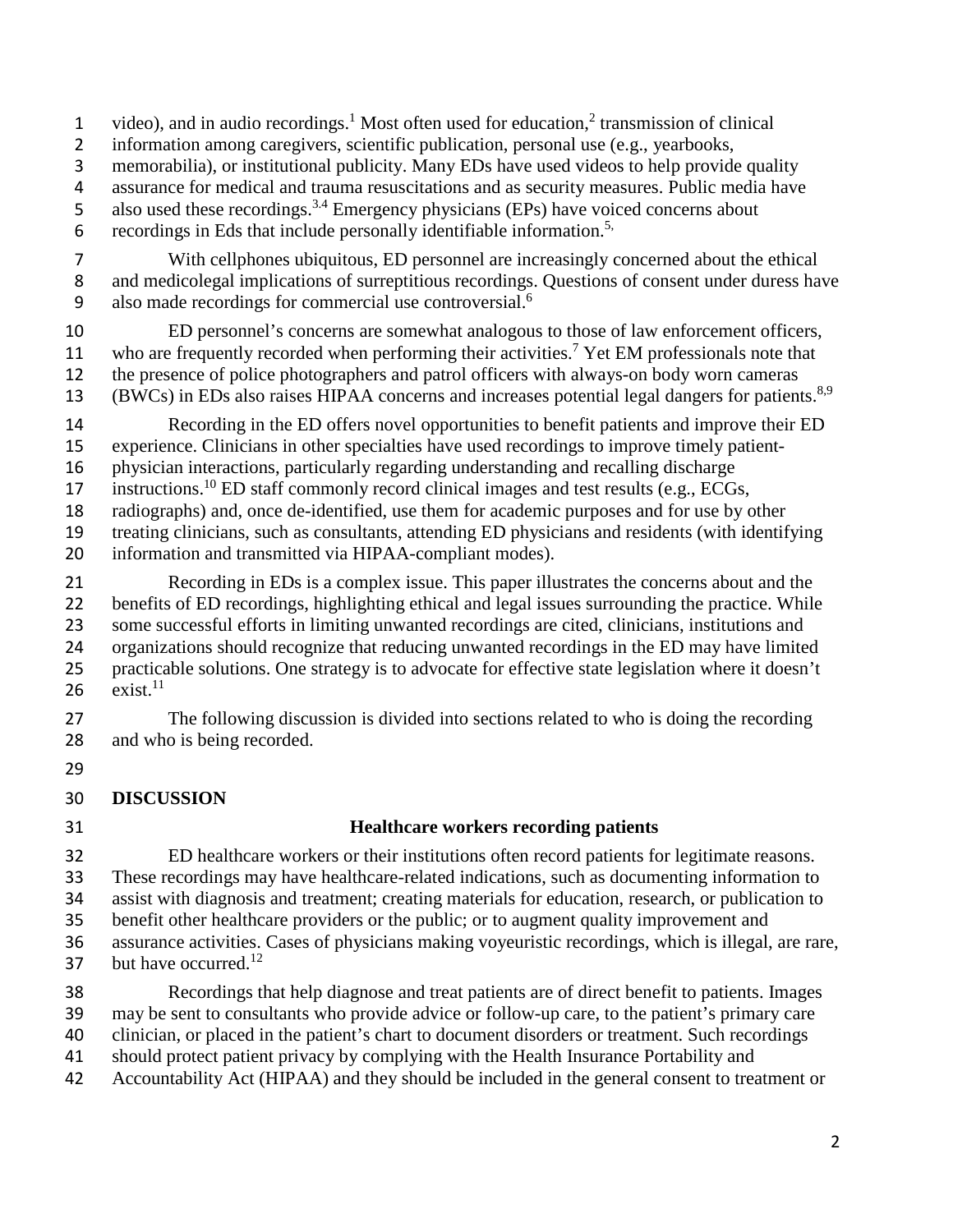admission documents that patients sign—but rarely read. In addition, clinicians should inform patients when recordings are made, if possible, regarding the specific purpose.

 Clinicians often use cell phones to make and send HIPAA-compliant recordings; patients may see this and be concerned about clinicians having recordings on their personal phones. Our experience is that using clearly labeled department-owned devices (phones or cameras), when possible, results in fewer patient privacy concerns or "the doctor was on their cell phone" complaints. When using a personal device, it is preferable to use secure applications that do not 8 store copies of the recording, e.g. Haiku $^{\circledR}$ . If this is not feasible, immediately delete recordings from the device following upload or transmission. Informing patients of this process generally relieves their anxiety. If clinicians must send recordings to other providers using other than HIPAA-compliant processes, they should inform patients and ask them to consent to this additional risk.

 Recording patients to create educational materials benefits other healthcare professionals and, potentially, the public. However, these recordings do not directly benefit the individual patient, so significant precautions must be taken to protect his or her interests and uphold 16 professional standards.<sup>3</sup> Clinicians should obtain and document verbal patient or surrogate consent and, when possible, obtain prospective written consent. Power differentials and the vulnerability of illness may place patients in uncomfortable positions when authority figures request their permission to make a recording. Clinicians wanting to record them should work to mitigate these power disparities. For incapacitated patients, subsequently asking patients or surrogates for permission to retain or use the recordings may be all that is feasible.

 When recordings are being made for educational purposes, patients should be informed of the intended purpose and audience, and whether they can review the materials prior to 24 publication or presentation or receive any compensation for their participation.<sup>5</sup> As is standard, patients should be informed that they can withdraw their consent at any time before its use. They should also be reminded that in our digital age, once something is published, its use can no longer be fully controlled.

 EDs also use recordings for departmental or institutional quality improvement/quality assurance (QI/QA) purposes. Descriptions of these activities may be included in employment contracts and patient treatment agreements. Although used less frequently than in prior years, recordings may be used to document care in critical care areas for later clinical and educational review. These recordings (generally destroyed after use) and viewing situations (closed conferences) are done using HIPAA-compliant security. Remote video auditing, a developing QA technique that originated in the food preparation industry, uses low-resolution cameras and stringent security practices for real-time, remote auditing of and feedback for healthcare workers 36 on procedures such as safety and turnover in operating rooms and handwashing in ICUs.<sup>13,14</sup> Institutions must ensure that appropriate policies and procedures are in place to protect both patient and staff member privacy and the integrity and confidentiality of the QI/QA process. It's also important to recognize that people are inclined to "assume that video is the event itself, when, in fact, it only is further evidence of the event" with inherent limitations on both 41 perspective and technical capture.<sup>7</sup> Ethically, it is essential for both healthcare workers and patients in areas in which QI/QA recordings are occurring to be informed about the practice, what privacy and security measures are in place, and the opportunity to decline to be recorded. When considering recording ED patients and staff members, three common,

circumstances must be mentioned: 1. images without patient-specific identifiable information, 2.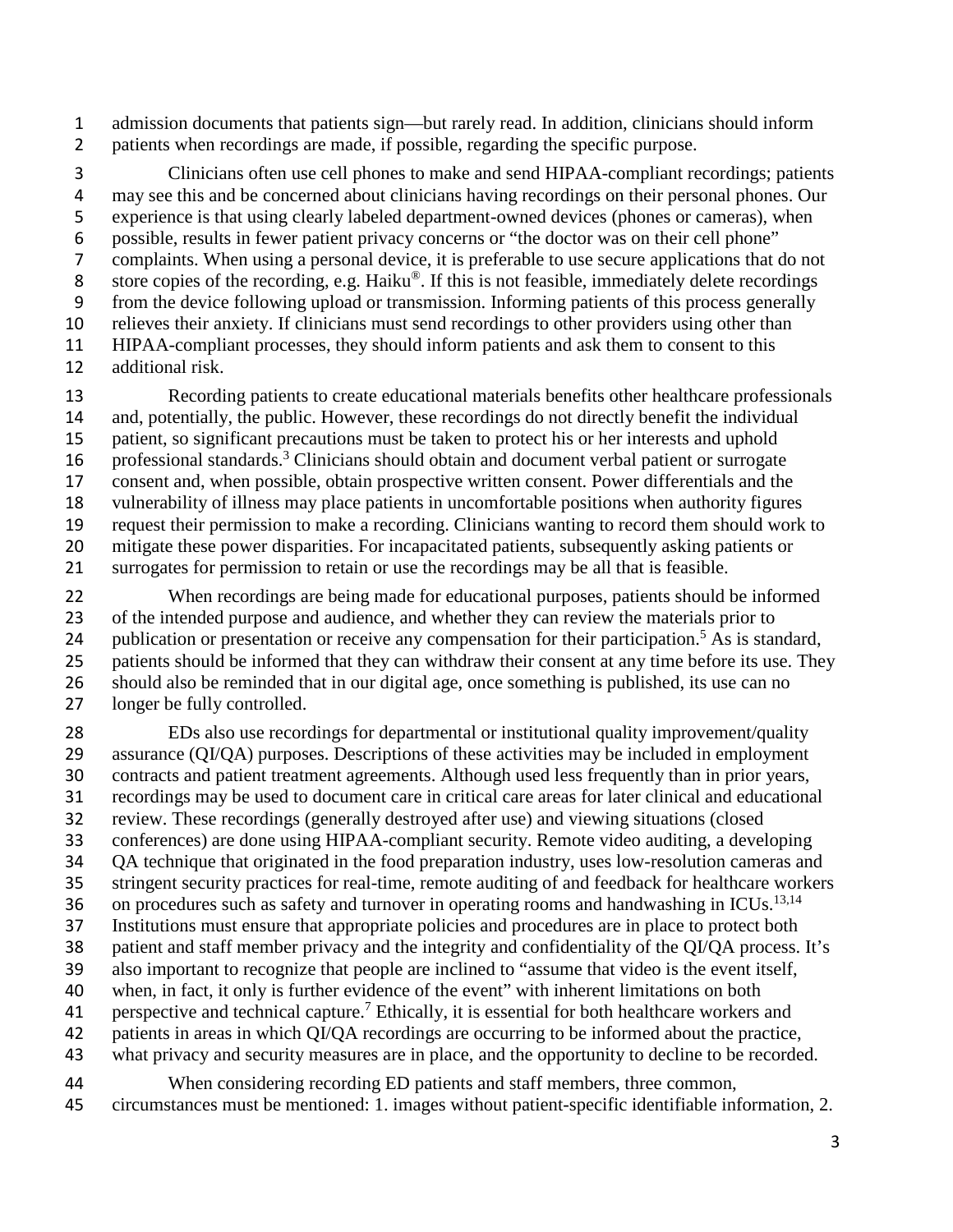situations precluding immediate (or any) consent, and 3. recording in international settings. Imaging body parts to document illness, injury or treatment is common. Examples include a rash or wound on the skin, an injured extremity, or a dental or oral soft tissue problem. In isolation and, these images cannot be linked to a specific patient. When placed in a patient's chart, they provide useful information to the patient's other clinicians. Nevertheless, patient autonomy and simple courtesy suggests that clinicians should ask patients for permission to take such images. The situation is similar when imaging radiographs, ECGs, laboratory results and similar tests, if identifying data has been removed and nothing in the images connects them to the patient. If any of these images are transmitted, accompanying identifying information must comply with HIPAA requirements.

 When patients with educationally useful findings present in circumstances precluding immediate patient consent, an ethical dilemma arises. As in other healthcare scenarios, a surrogate for children and adult patients without decision-making capacity can provide this consent. (The motivations and knowledge of surrogate decision makers has been thoroughly 15 discussed elsewhere.<sup>15,16 D</sup>) In these cases, an ethical tension exists between providing professionally useful information and preserving patient privacy and, sometimes, confidentiality. If such imaging can be done without revealing patient-identifying information, recording is appropriate. If not, especially if recording must be done immediately to preserve the findings, the recording can be done, and patient permission subsequently obtained, if it becomes possible to do so. Providers must obtain consent as soon as possible and before the images are used in any 21 manner. Providers must respect a patient's (or surrogate's) decision to withdraw consent.<sup>17</sup> The onus is on the clinicians to delete the images and ascertain that they do not appear in other formats, such as on social media. In addition, unless such permission is given or identifying information is erased, legitimate medical journals will not publish the images.

 Recording patients in international settings for any purpose poses its own set of ethical 26 dilemmas.<sup>18</sup> In these settings, clinicians encounter language barriers, observe novel (to them) clinical findings, appear to have a lax clinician-patient relationship, have significant authority discrepancies with their patients, and believe that they exclude any Western ethical or HIPAA restrictions. In addition to the respect that clinicians should show every patient, when working abroad they must realize that despite cultural differences, the same ethical strictures apply. U.S. clinicians who image patients while working internationally should be guided by HIPAA's principles and should offer patients the same protections as are offered to patients in the United 33 States, even though its legal protections do not extend to them.<sup>19</sup> Moral values aren't variable and should not change regardless of setting. The providers duty must always be to the patient's welfare and best interests, whether in preventing, treating, or coping with illness regardless of the 36 health care setting or patient characteristics.<sup>18</sup> As in the United States, the best course of action, and one adopted by many organizations, is to obtain and document verbal or written permission to take and use the photograph, and to work within local laws and 39 bioethical standards of care.<sup>19,20</sup>

#### **Healthcare workers or institutions recording staff members**

There are multiple non-healthcare-specific reasons that ED staff members or their

institutions may want to record other institutional employees. These often relate to ED and

- hospital organizational problems, such as systematic sexual and non-sexual harassment,
- 44 wastefulness, illegal activities, or incompetence.<sup>21</sup> Such recordings may fulfill an ethical
- responsibility to document activities that harm patient care and run counter to good management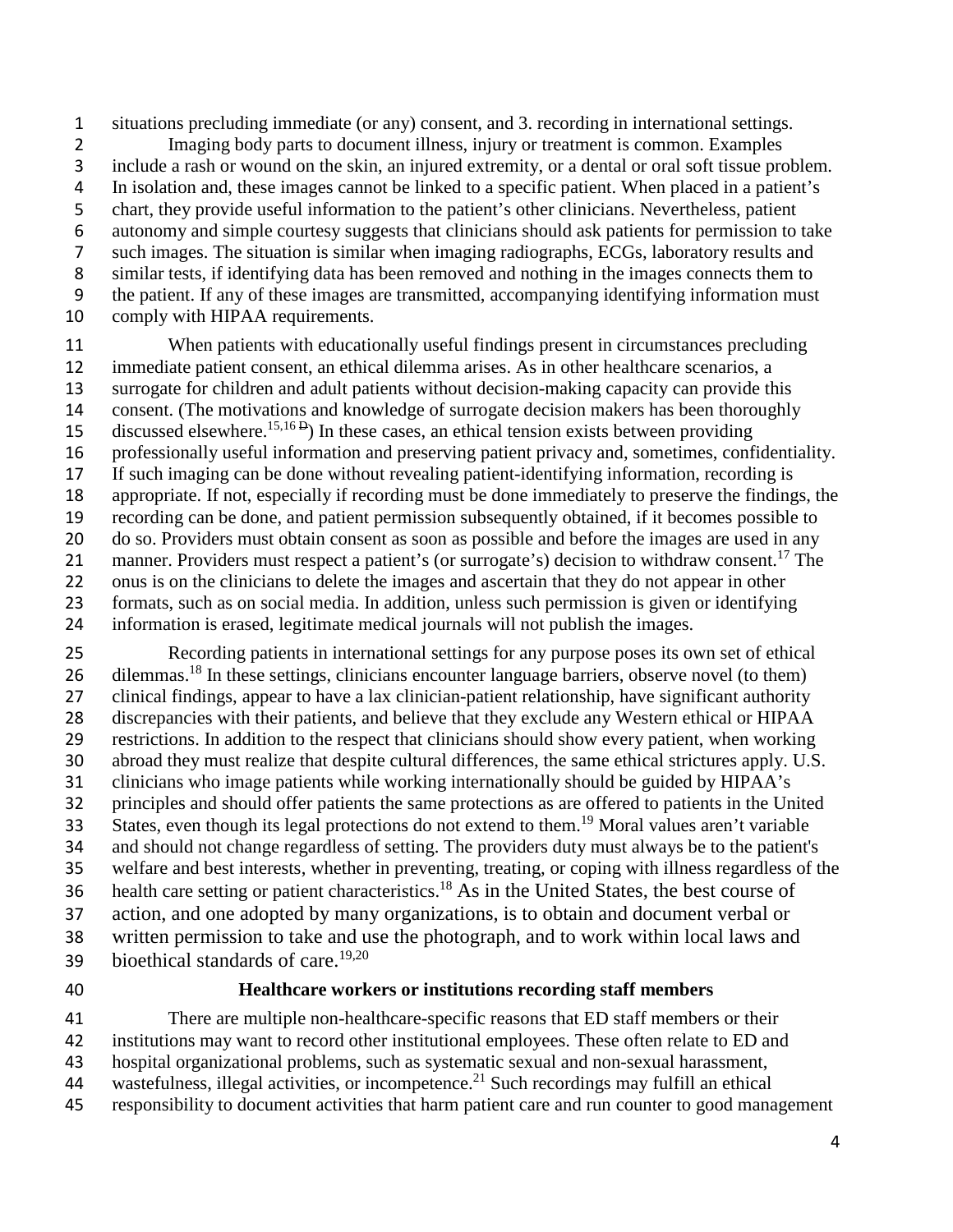practices or the law. When done by security professionals, cameras in public areas may help

deter or identify criminal behavior. However, clinicians or administrators making surveillance

 recordings, particularly in areas in which patients and staff have a reasonable expectation of privacy (e.g., patient care areas, bathrooms, and changing rooms), may put those making them at

ethical and legal risk. Those initiating such recordings should recognize that potential positive

impacts are counterbalanced by several risks. As high-profile cases involving such recordings

have shown, these actions may alter workplace dynamics, breaking down trust by creating the

fear that everything employees say may later be used against them. It may also compromise

9 patient privacy and confidentiality.<sup>22</sup> For example, a San Diego, California women's hospital

 was recently sued for inadvertently filming nude women undergoing procedures while using 11 hidden cameras to apprehend staff thought to be pilfering drugs.<sup>23</sup> While protecting staff and institutional reputations are laudable and necessary goals, the ethical imperative to protect patient

privacy and confidentiality is most important. These types of investigations should normally be

delegated to professionals who can guarantee that patients are protected.

- 
- 

#### **Healthcare workers recording themselves**

 Outside the ED, providers can record themselves, within the bounds of societal norms, in a personal or professional capacity. Many providers use social media platforms to disseminate educational and general clinical information to other providers. These include podcasts, blogs, social networking (e.g., Facebook, LinkedIn), microblogging (e.g., Twitter, Tumblr), photo sharing (e.g., Instagram, Snapchat, Pinterest), and video sharing (e.g., YouTube, Facebook Live, Periscope, Vimeo).

 Personal recordings on social media. Because social media is a widely used personal tool, the boundaries between personal and professional postings can become blurred, and may lead to 25 confusion about the professional patient-provider relationship.<sup>24</sup> In addition, when providers' recordings are posted to public sites, they can be seen not only to other EM providers (which might be their intent) but also by the public, including those patients and families who were subjects of the recordings. Physicians should use caution to ensure that all posts (work-related and personal) are professional and appropriate.

 Recordings on online education platforms. Another important professional online sharing platform is Free Open Access Medical Education (FOAM), a collection of resources that 32 encourages interaction and creates a dialogue about healthcare.<sup>25</sup> The widespread availability of FOAM within the EM community reflects its usefulness for understanding and disseminating educational materials. Another example is the American College of Physicians' patient information center, where clinicians, institutions and organizations can post instructional videos  $\frac{1}{100}$  for patients about common conditions.<sup>26,27</sup> Providers might also record themselves to help patients understand their health conditions. For example, videotaped discharge instructions may help to clarify the complex written instructions typically provided to patients, especially in cases 39 in which the patient has little understanding of healthcare.<sup>28</sup> Recording personalized discharge instructions for patients helps them recall their visit and increases their understanding of home care instructions, medication dosing, and information about making follow-up appointments. When patients or family members overtly record ED providers answering questions about their ED visit or discharge instructions, they implicitly have the provider's permission. Studies show 44 greater understanding and recall among those who receive provider recordings.<sup>29</sup> Covert recordings suggest pernicious motives for which provider consent would rarely be requested.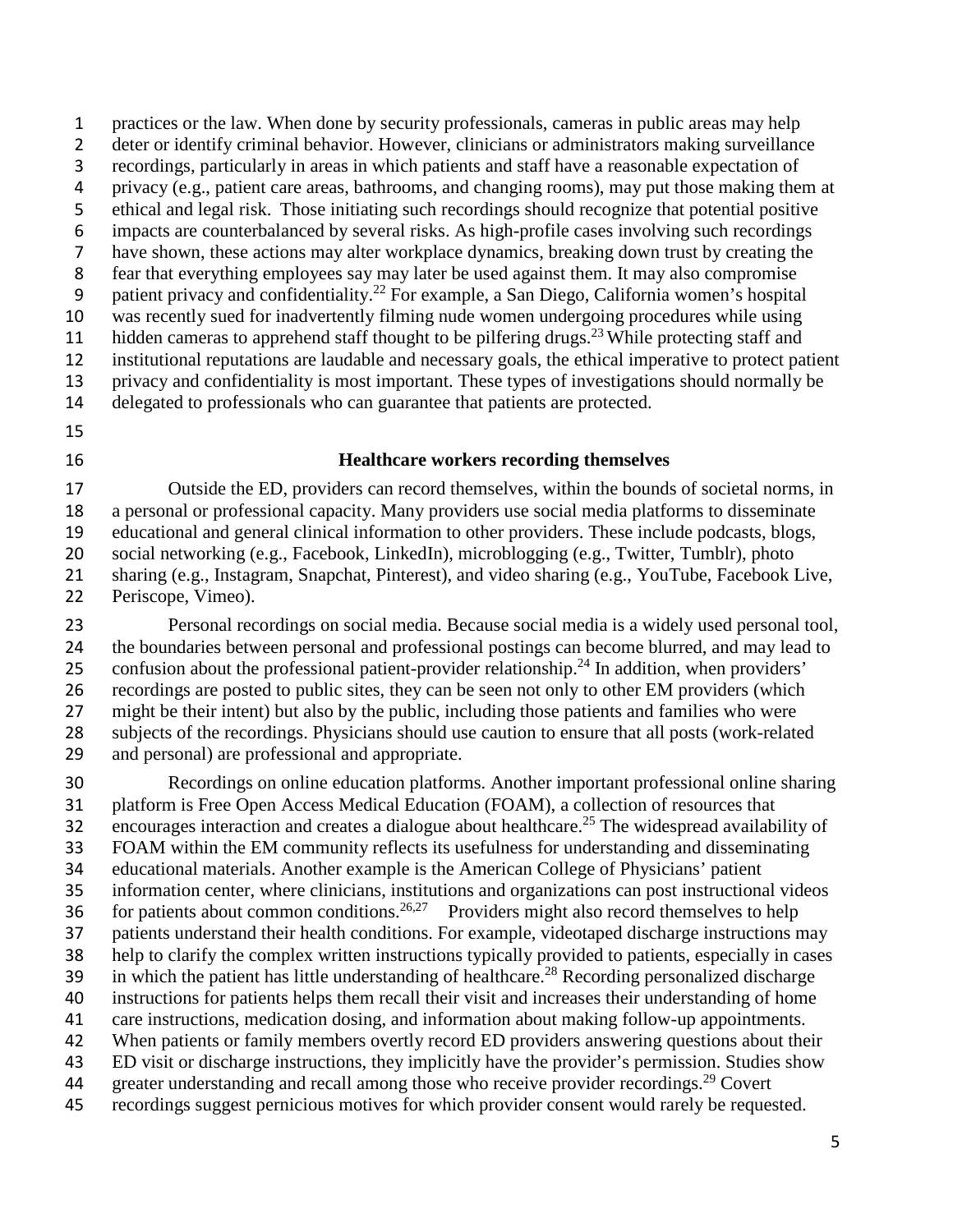Because recordings can be a useful resource for both patients and providers, EM providers should be allowed to record in a professional manner without fearing repercussions. 3 Yet providers worry about legal ramifications if care is perceived as incomplete or incorrect.<sup>22, 24</sup> EPs have raised concerns that recordings meant only for EM providers could expose judgment errors, missed diagnoses, or portray typical cynical medical humor that is perceived as crass or 6 uncaring when publicly viewed. One study showed that most patients support recordings made so that they could better recall discharge information, but about 11% said that they might use 8 them in a malpractice claim. $^{28}$ 

### **Patients, family or visitors recording other patients and staff**

 Family and caregivers sometimes record, overtly or covertly, the ED staff interactions with patients who they are accompanying. Before recording interactions with the patient's provider, they should obtain, if possible, the patient's permission, since the recording will contain private patient information. They should also take steps to prevent this information from being shared with outside parties. Laws and hospital policies permitting such recordings vary  $\text{greatlv.}^{5,30}$ 

 ED patients and those who visit them also sometimes use audiovisual devices to surreptitiously record staff and other patients who are strangers to them. These individuals may be unaware of the institution's rules and regulations or the pertinent law. Hospitals have difficulty curtailing these activities, since the patients and visitors involved are not subject to the controls they have over their employees, contractors, or volunteers. When patients and visitors are discovered to be recording against hospital policy they should be asked to stop recording and delete the recording. They also may be asked to leave the patient care area.

 Covert imaging during the medical encounter is morally problematic because it undermines and damages the foundational trust of the doctor-patient relationship. Given its surreptitious nature, the frequency of this occurring is difficult to know. While there seems to be no ED-specific data on the frequency of covert recordings, a nationwide UK survey found that 15% of respondents indicated that they had secretly recorded a visit with a medical 28 professional.<sup>31</sup> Surreptitious recording of well-known people can be particularly harmful. This behavior violates common social norms and the religious (Talmudic) maxim, commonly referred 30 to as the "Golden Rule": "Whatever is hurtful to you, do not do to any other person."<sup>32</sup>

Thankfully, this does not seem to be a common occurrence.

 Patients and caregivers may also make covert recordings to document atypical provider or patient behavior. Patients or others sometimes record parts of their ED visit to post on social media or to share via e-mail. These may violate the privacy rights of caregivers, staff, or patients. Sometimes patients and visitors post recordings to complain about their wait time or treatment, or even to mock their caregivers or other patients. Such recordings may be rebroadcast or widely disseminated, whether the patients or caregivers want it or not.<sup>33</sup> These videos can be edited and 38 may not include the whole visit or context.<sup>34</sup> Providers fear that these public videos may be used in malpractice and other adverse professional actions. For example, a California EP was overtly filmed in 2018 coaxing a patient to get him out of bed. The video was posted online, and became a national news story; eventually, the EP lost her job amid online demands to revoke her medical 42 license.

 The American College of Emergency Physicians (ACEP) recommends that hospitals have regulations regarding this type of recording, including restrictions in areas where there is a reasonable expectation of privacy. This legal phrase, part of "intrusion" (tort) law, has been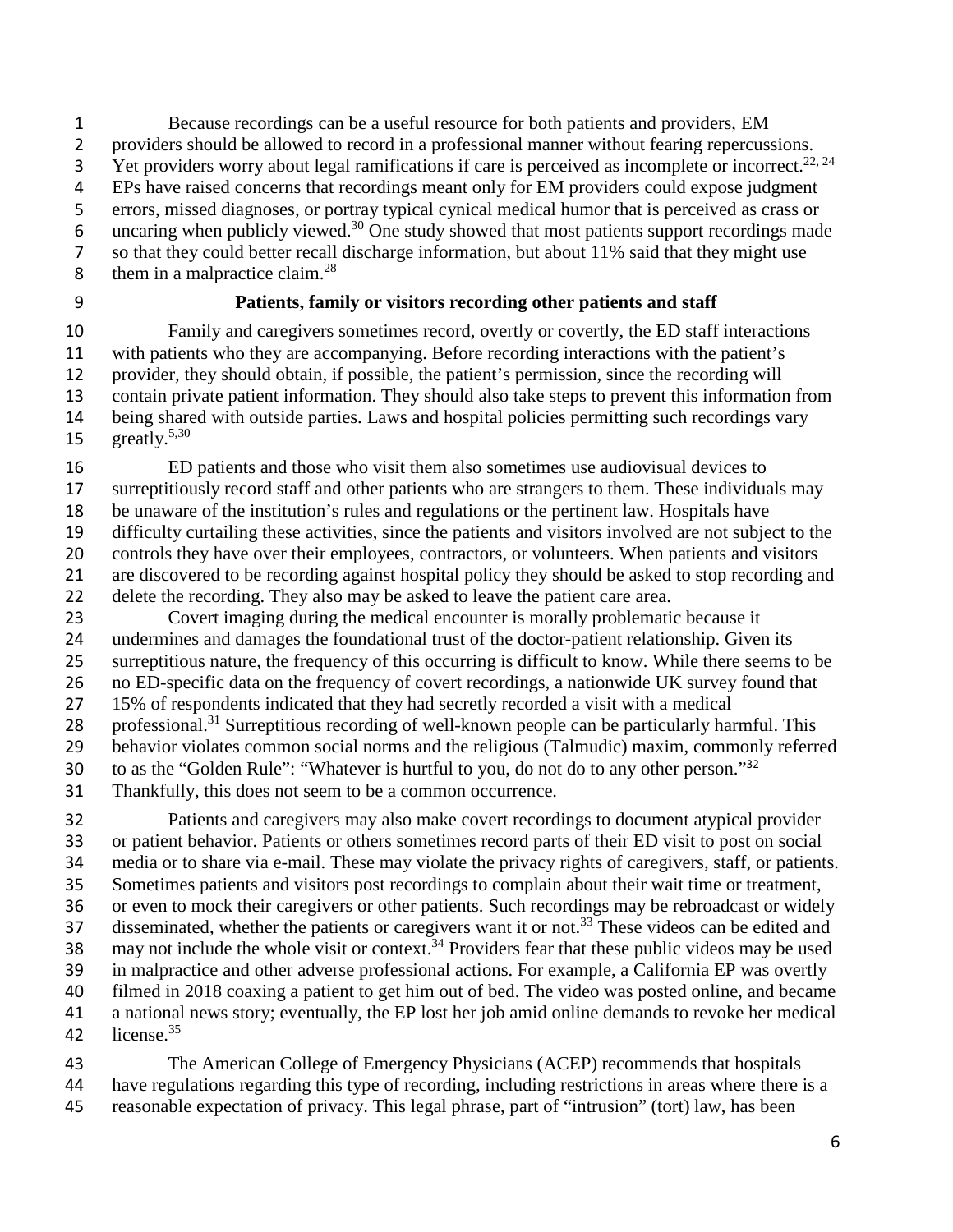- 1 upheld in courts.<sup>36-38</sup> Hospital policies restricting audiovisual recordings vary among
- 2 institutions.<sup>5</sup> Some institutions, such as Cedars Sinai in Los Angeles and Vail Medical Center in
- Colorado, have policies that restrict most recording, even of family members who have given
- 4 permission.<sup>9</sup> These policies often carve out exclusions for filming relative's births, if the mother
- gives permission to do so.

 Privacy laws in most states allow a person who is part of a conversation or interaction, to 7 record it because only one-party consent is needed.<sup>30</sup> That means that even if a person is not part of a conversation or interaction (for example a family watching a caregiver's interactions with a 9 patient), they can record the interaction provided that one of the parties involved consents to it.<sup>30</sup> As of 2019, audiovisual recording without prior 2-party consent is illegal in at least 11 states, usually as part of their wiretapping laws. California law, for example, provides for up to a \$2500 12 fine and up to a year in prison for a violation.<sup>39</sup> Hospital policies restricting audiovisual 13 recordings vary among institutions.<sup>5</sup>

 To discourage this activity, hospitals should post warnings at the registration area, in waiting rooms, and patient rooms. Because of the variability of privacy laws, emergency clinicians should act as if they are always being recorded, always maintaining a professional demeanor and communicating as clearly and effectively as possible.

 Photographs present a different challenge. Because they don't involve audio recording, they are not restricted, even in states that require 2-party consent, unless specific statutes exist. However, they still may be restricted in private hospitals that have rules concerning photography. Transgressions might constitute breach of an individual's right to privacy and may result in 22 HIPAA claims against a covered entity.<sup>5,40-42</sup>

 When patients or third parties are discovered to have violated hospital policy or the law, whether intentionally or not, experience suggests that they are usually willing to delete videos or photos if asked. If they refuse, they cannot be forced to do so. But, unless it is a patient with an unstable medical condition, they can be removed from the premises if the institution is private property and their behavior is in violation of clearly posted hospital rules. In those cases, once EMTALA is satisfied, the patient can either comply with the request or be asked to leave the premises.

 Despite the proposed remedies, technical advances like live streaming and uploading photographs or videos to the cloud make this activity impossible to completely control in our open society. Surreptitious filming, regardless of posted rules, is a problem for which there may be no solution, short of collecting cell phones at the door, which is not desirable or feasible. Regardless of whether it is legal or controllable, the authors consider this covert, unconsented 35 recording of ED staff and patients to be unethical. $^{43}$ 

- 
- 

### **Law enforcement recording staff and patients**

Law enforcement officers often need to be in the ED to provide protection to staff,

patients and visitors or to accompany or transport patients from accident or crime scenes. They

may also come to investigate crimes. All these activities put officers in contact with patients and

- staff. Other than to perform the specific role for which they are in the ED, law enforcement officers should not be permitted to roam through the ED or to view other patients or patient care
- 43 activities.<sup>8,44</sup>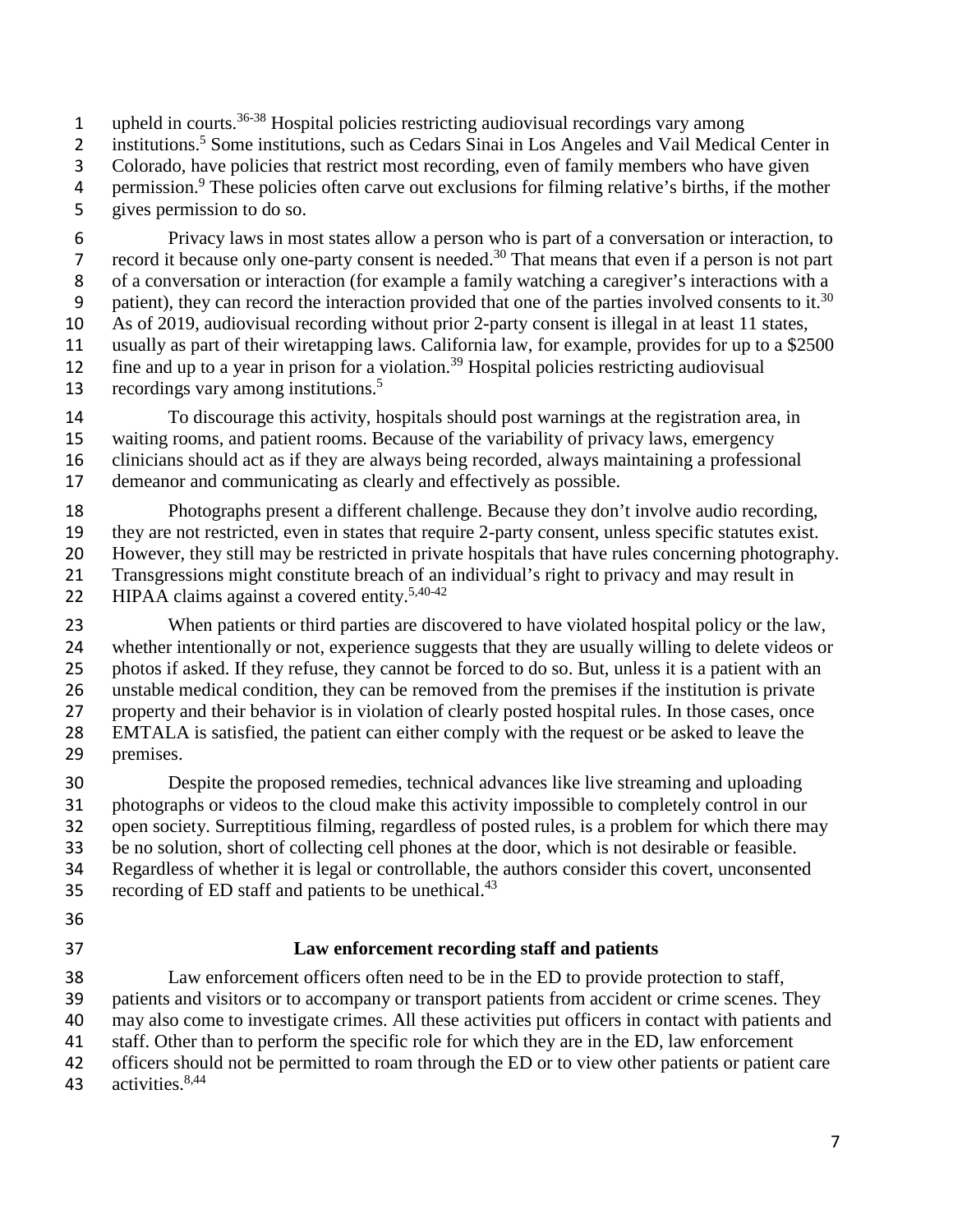EPs have voiced concerns about officers filming in the ED with body-worn cameras (BWC). However, no adverse outcomes have been reported from their use. Indeed, in a case that received national attention, an officer's BWC footage led to the release of an ED nurse (arrested for refusing to allow an illegal blood draw), demoting or firing the officers involved, and a 5 financial settlement.<sup>45</sup>

 ACEP policy states that "The unauthorized use of recording devices, including by law enforcement, should be regulated and restricted in areas of patient care or where there are 8 reasonable expectations of privacy and confidentiality."<sup>5</sup> Specifically, they say that while law enforcement officers may use video or audio recording devices, they must have the consent of all parties to record "interaction or communication between ED patients and physicians or other ED  $\text{staff}$ ."46

 Law enforcement officers must obtain a patient's permission to record them except when they are in legal custody, when the officers have a temporary (emergency; *ex parte*) warrant, or where the law specifically allows it. Patients often give permission for officers to photograph injuries that may be later used to support prosecution against assailants. However, nearly all the 74 major U.S. police forces in one study now use BWCs, although as of November 2017, only 18 of the 74 had policies requiring vulnerable individuals to consent before they can be filmed. Some police forces now include limiting the use of facial recognition software in conjunction 19 with BWCs.

 BWCs have the same limitations as all video. That is, they provide only a limited perspective, not showing (or providing audio for) events outside the camera's view or any events 22 occurring before or following the video. As described in a proposed pro-officer BWC state law, "Video has a limited field of view and may not capture events normally seen by the human eye. 24 The frame rate of video may limit the camera's ability to capture movements normally seen by 25 the human eye."<sup>7,48</sup>

 While individual institutions can work with their local law enforcement agencies to change BWC policies, Florida has addressed the issue in a statute. This law prevents disclosure of BWC recordings made "inside a private residence, healthcare, or mental-health or socialservices facility, or any place where a person would have a reasonable expectation of privacy."<sup>49</sup> Just such an expectation of privacy exists in emergency departments. Promoting such legislation may be a tactic organized emergency medicine can take.

### **CONCLUSIONS**

 EPs and physician organizations should recognize the potential value of audiovisual recording in the ED and advocate for the adoption of consistent specialty-wide and local policies that emphasize protecting patient privacy. In ED patientcare areas, patients and staff have a reasonable expectation of privacy. Audiovisual recordings made without explicit consent may compromise patient and staff member privacy and confidentiality and generally should not be permitted. Particularly when recordings contain personally identifiable information, ED staff and patients should generally be required to give consent before being recorded and informed that identifying information will be removed. For ethical and legal consistency, surrogates should be able to provide consent for patients without decision-making capacity. Obtaining "retrospective consent" to record ED patients or staff is generally insufficient to ethically justify violating privacy and confidentiality. However, time-sensitive recordings of those patients without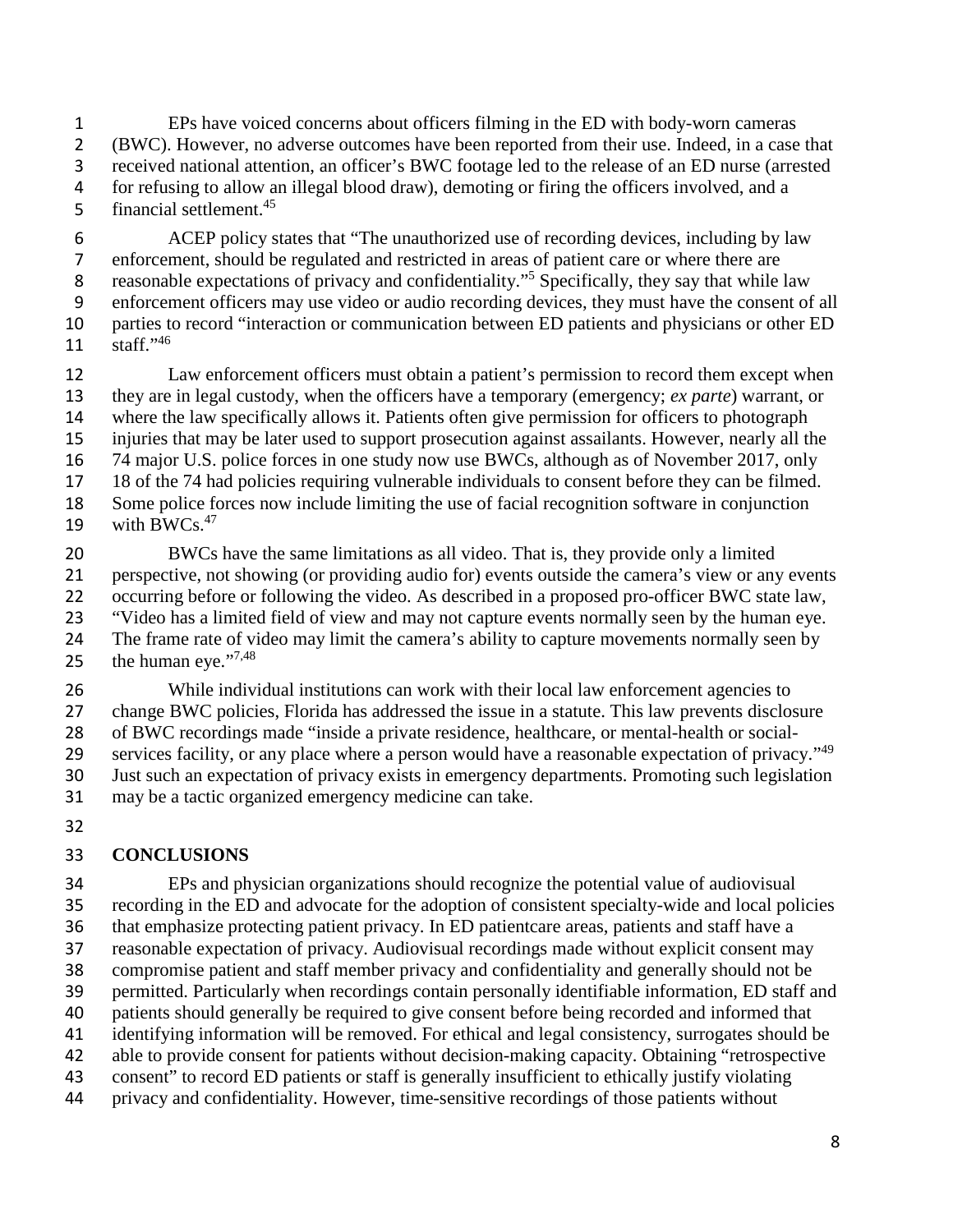decision-making capacity and who have no available surrogate may be made pending subsequent permission to retain or use the recordings.

 Recording ED staff or patients should be a deliberate decision. The use of always-on recording devices, whether by hospital personnel, law enforcement, or other persons, should be regulated and restricted to areas where patient care is not occurring and where there is no reasonable expectation of privacy and confidentiality.

 Emergency medicine organizations should work within their states with other medical organizations, law enforcement, hospitals, patient advocacy groups, and others to generate legal restrictions to body camera usage in the ED. Healthcare organizations and institutions should recognize that HIPAA-compliant audiovisual materials may benefit patients to advance educational purposes. They should maximize the use of premade audiovisual materials and encourage the cooperative (with consent) use of recordings to help patients understand and recall vital parts of their ED experience and discharge instructions.

 Healthcare institutions should provide HIPAA-compliant methods to securely store and transmit healthcare-sensitive recordings. Healthcare organizations and institutions should recognize the potential value of recordings that are made with ethically and legally appropriate patient and staff safeguards. They should encourage their use for professional publication, education, research, and quality assurance/quality improvement.

 Clinicians imaging patients in international settings should be guided by the same ethical norms as they are at their home institution.

 Institutions and departments should establish protocols, that include consent procedures for making and publishing (print or electronic) audiovisual images in the ED as well as appropriate disciplinary measures for staff that violate them. EDs and institutions should post their rules governing ED recordings by the public, including a ban on surreptitious or unconsented recordings by any person.

 Clinicians, institutions, and organizations in states without multi-party consent for recording laws (most states) will continue to face barriers in their efforts to limit covert or other undesired recordings and should consider legislative advocacy efforts to address this challenge.

## **REFERENCES**

1. Maury FF, Duhring LA (eds). Photographic review of medicine and surgery: a bi-monthly

 illustration of interesting cases, accompanied by notes, Vol. 1. Philadelphia: J.B. Lippincott & Co., 1871.

- 2. Butler DJ. A review of published guidance for video recording in medical education. Families, Systems & Health. 2018;36(1):4-16.
- 3. American Medical Association. Audio or visual recording of patients for public education.
- Code for Medical Ethics, Opinion 3.1.4. Chicago, IL: AMA. Available at: [https://www.ama-](https://www.ama-assn.org/delivering-care/ethics/audio-or-visual-recording-patients-public-education%20%20%20Accessed%20February%2025)
- [assn.org/delivering-care/ethics/audio-or-visual-recording-patients-public-education Accessed](https://www.ama-assn.org/delivering-care/ethics/audio-or-visual-recording-patients-public-education%20%20%20Accessed%20February%2025)  [February 25,](https://www.ama-assn.org/delivering-care/ethics/audio-or-visual-recording-patients-public-education%20%20%20Accessed%20February%2025) 2019.
- 4. Richards E. The Knife and Gun Club: Scenes from an Emergency Room. Courier Corporation; 1995.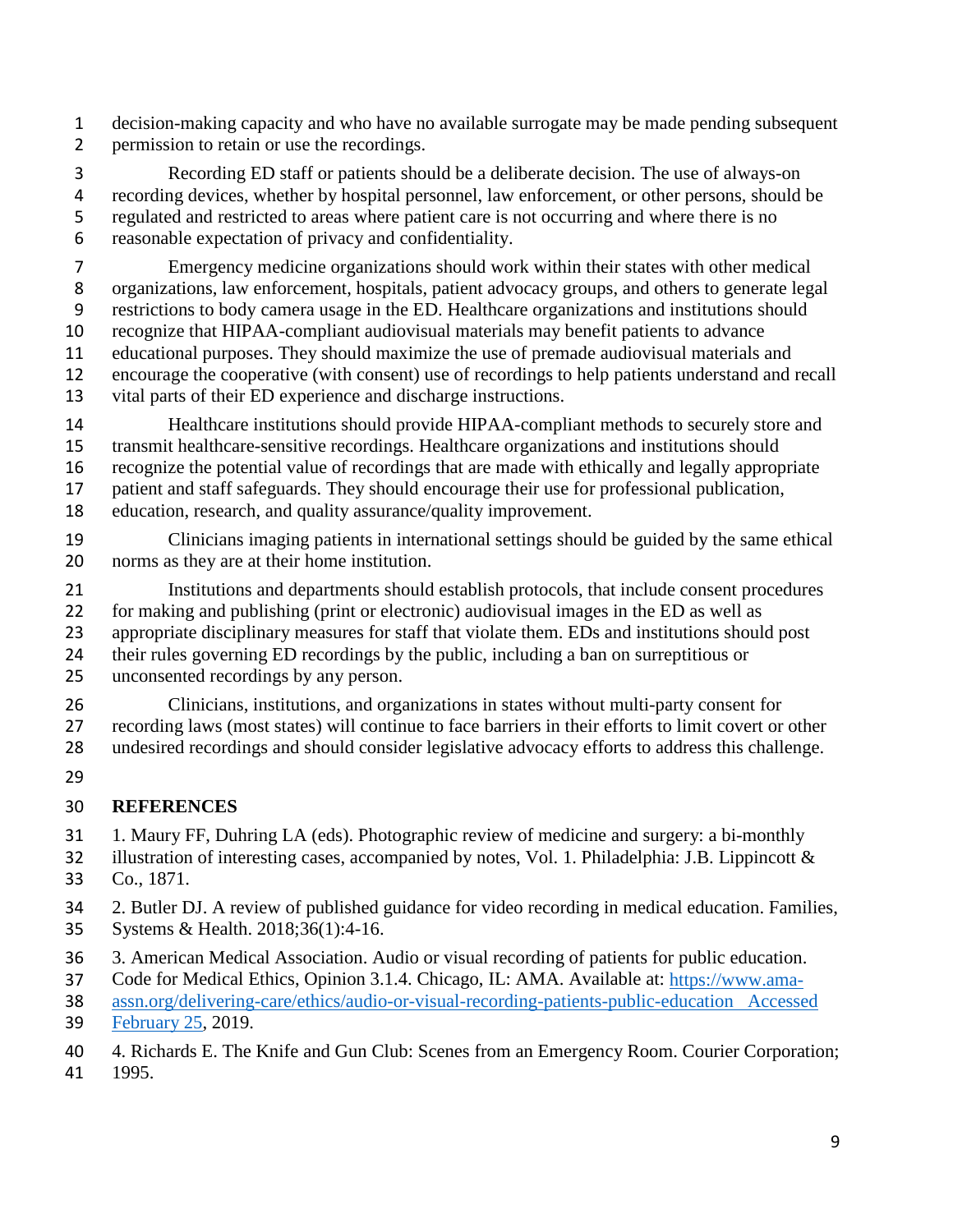- 5. American College of Emergency Physicians. Recording Devices in the Emergency
- Department. Ann Emerg Med 2017;70(1):121.
- 6. Geiderman JM, Larkin GL. Commercial filming of patient care activities in hospitals. JAMA. 2002;288(3):373-9.
- 7. Zwart W. Slow your roll out of body-worn cameras: privacy concerns and the tension between
- transparency and surveillance in Arizona. Ariz. L. Rev. 2018;60:783.
- 8. Moskop JC, Marco CA, Larkin GL, et al. From Hippocrates to HIPAA: privacy and
- confidentiality in emergency medicine—part I: conceptual, moral, and legal foundations. Ann Emerg Med. 2005 Jan 1;45(1):53-9.
- 9. US Department of Health and Human Services. Health Information Privacy: Summary of the HIPAA Privacy Rule: Protected Health Information. Available at:
- [https://www.hhs.gov/hipaa/for-professionals/privacy/laws-regulations/index.html.](https://www.hhs.gov/hipaa/for-professionals/privacy/laws-regulations/index.html) Accessed April 4, 2019.
- 10. Nolan B, Ackery A, Au B. What to do when a patient wants to record a patient-physician
- interaction in the emergency department. CJEM. 2018 May;20(3):471-5.
- 11. Atthiesen, Wickert, Lehrer, S.C. Laws on recording conversations in all 50 states. Available
- at: [https://www.mwl-law.com/wp-content/uploads/2013/03/Laws-on-recording-conversations-](https://www.mwl-law.com/wp-content/uploads/2013/03/LAWS-ON-RECORDING-CONVERSATIONS-CHART.pdf%20Accessed%20February%2025)[chart.pdf Accessed February 25,](https://www.mwl-law.com/wp-content/uploads/2013/03/LAWS-ON-RECORDING-CONVERSATIONS-CHART.pdf%20Accessed%20February%2025) 2019.
- 12. Balingit M. A gynecologist secretly photographed patient. What's their pain worth?
- Washington Post January 14, 2017.
- 13. Pedersen A, Getty Ritter E, Beaton M, et al. Remote video auditing in the surgical setting. AORN J. 2017;105(2):159-169. Doi: 10.1016/j.aorn.2016.11.019
- 14. Armellino D, Hussain E, Schilling ME, et al. Using high-technology to enforce low-
- technology safety measures: the use of third-party remote video auditing and real-time feedback
- in healthcare. Clin Infect Dis. 2012;54(1):1-7 doi: 10.1093/cid/cir773
- 15. Buchanan AE, Brock DW. Deciding for others: the ethics of surrogate decision making.
- Cambridge, England: Cambridge University Press, 1989.
- 16. Iserson KV, Heine C. Bioethics, in Walls RM, Hockberger RS, Gausche-Hill M, et al. (eds.),
- Rosen's Emergency Medicine: Concepts and Clinical Practice, Ninth Edition Philadelphia, PA: Mosby, Chapter 10e, 2017.
- 17. AMA Principles of Medical Ethics: I, IV, V, VIII. American Medical Association. Available
- at: https://www.ama-assn.org/delivering-care/ethics/audio-or-visual-recording-patients-
- education-health-care (Accessed: 5 August 2019)
- 18. Sulmasy LS, Bledsoe TA, for the ACP Ethics, Professionalism and Human Rights
- Committee. American College of Physicians Ethics Manual: Seventh Edition. Ann Intern Med.
- 2019;170:S1–S32. doi: 10.7326/M18-2160
- 19. Holt GR. Ethical conduct of humanitarian medical missions: II. use of photographic images.
- Arch Fac Plastic Surg. 2012;14(4):295-6.
- 20. Devon KM. Status update: whose photo is that? JAMA. 2013;309(18):1901-2.
- 21. Choo E, van Dis J, Kass D. Time's up for medicine? Only time will tell. N Engl J Med 2018;
- 379:1592-1593. DOI:10.1056/NJEM1809351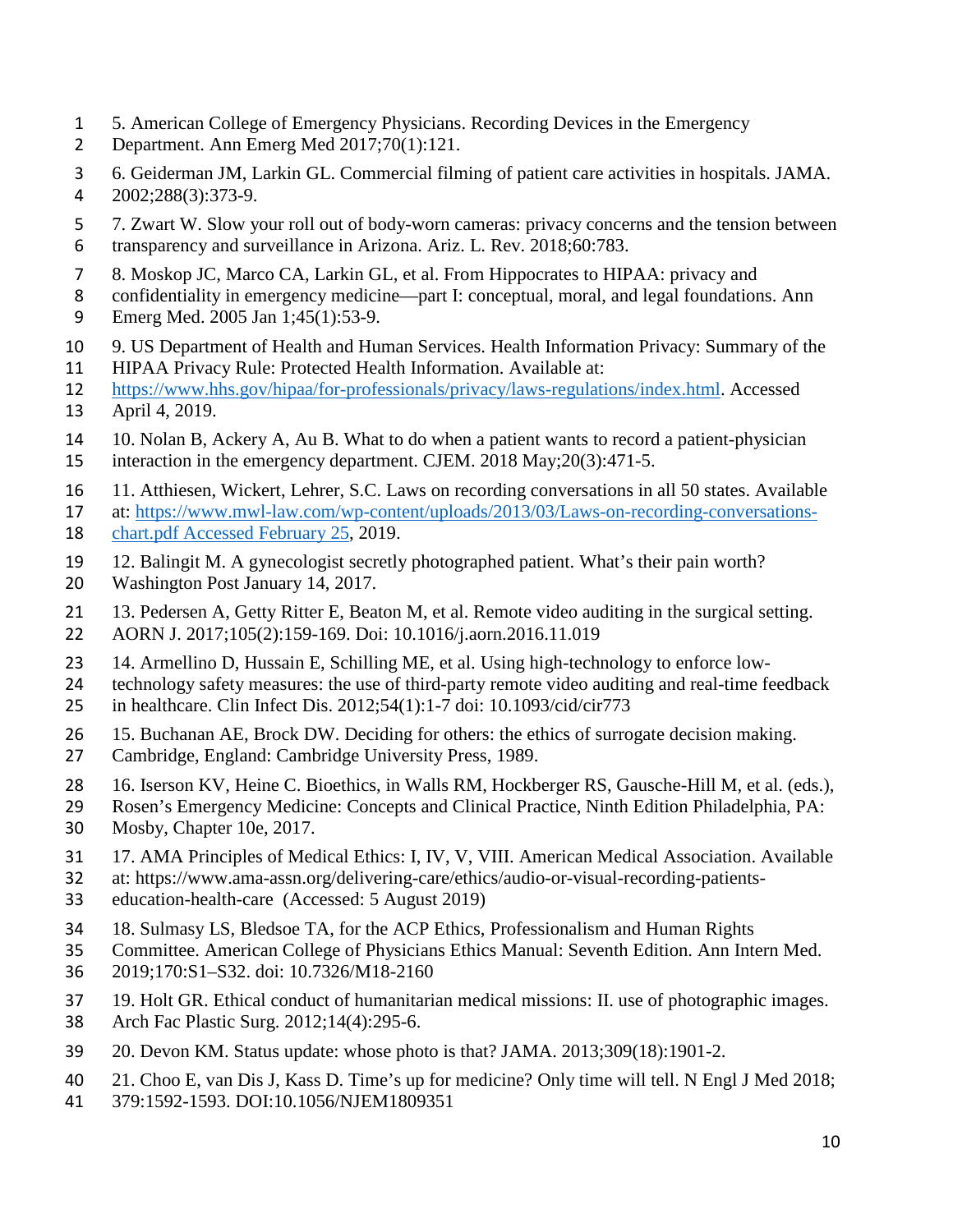- 22. Noguchi Y. Bugged at work: how secret recordings are changing the workplace. NPR.
- August 28, 2018. https://www.npr.org/2018/08/29/641744076/bugged-at-work-how-secret-
- recordings-are-changing-the-workplace. Accessed March 21, 2019
- 23. Bever L. Hidden hospital cameras filmed women during childbirth and miscarriage
- procedures, lawsuit says. Washington Post April 4, 2019.
- [https://www.washingtonpost.com/health/2019/04/03/hidden-hospital-cameras-filmed-women-](https://www.washingtonpost.com/health/2019/04/03/hidden-hospital-cameras-filmed-women-during-childbirth-miscarriage-procedures-lawsuit-says/?noredirect=on&utm_term=.478e9b230cbc)
- [during-childbirth-miscarriage-procedures-lawsuit-](https://www.washingtonpost.com/health/2019/04/03/hidden-hospital-cameras-filmed-women-during-childbirth-miscarriage-procedures-lawsuit-says/?noredirect=on&utm_term=.478e9b230cbc)
- [says/?noredirect=on&utm\\_term=.478e9b230cbc](https://www.washingtonpost.com/health/2019/04/03/hidden-hospital-cameras-filmed-women-during-childbirth-miscarriage-procedures-lawsuit-says/?noredirect=on&utm_term=.478e9b230cbc) Accessed April 17, 2016.
- 24. American College of Emergency Physicians. Use of Social Media by Emergency Physicians.
- ACEP Policy. [https://www.acep.org/globalassets/new-pdfs/policy-statements/use-of-social-](https://www.acep.org/globalassets/new-pdfs/policy-statements/use-of-social-media-by-emergency-physicians.pdf)
- [media-by-emergency-physicians.pdf.](https://www.acep.org/globalassets/new-pdfs/policy-statements/use-of-social-media-by-emergency-physicians.pdf) October 2018. Accessed March 29, 2019.
- 25. Cadogan M. FOAM. [https://litfl.com/foam-free-open-access-medical-education/J](https://litfl.com/foam-free-open-access-medical-education/)an 7 2019.
- Accessed March 29, 2019.
- 26. Partners Healthcare. Video education offers patients a new way to connect to physicians,
- participate in their own care. [https://www.partners.org/Innovation-And-Leadership/Video-](https://www.partners.org/Innovation-And-Leadership/Video-Patient-Education.aspx)
- [Patient-Education.aspx.](https://www.partners.org/Innovation-And-Leadership/Video-Patient-Education.aspx) Accessed April 17, 2019.
- 27. American College of Physicians. Patient Education Center.
- [https://www.acponline.org/practice-resources/patient-education/online-resources.](https://www.acponline.org/practice-resources/patient-education/online-resources) Accessed
- March 31, 2019.
- 28. U.S. Department of Health and Human Services, Office of Disease Prevention and Health
- Promotion—Health Communication Activities. America's Health Literacy: Why We Need
- Accessible Health Information: An Issue Brief.
- <https://health.gov/communication/literacy/issuebrief/>Accessed April 17, 2019.
- 29. Jubanyik, K.J. et al. 372 Recording Discharge Instructions in the Emergency Department: A
- Survey of Provider and Patient Attitudes. Annals of Emergency Medicine, Volume 68, Issue 4,
- S142 S143. Oct 2016
- 30. Elwyn G, Barr PJ, Castaldo M. Can patients make recordings of medical encounters? What does the law say? JAMA. 2017;318(6):513-4.
- 31. Elwyn G, Barr P J, Grande S W. Patients Recording Clinical Encounters: A Path to
- Empowerment? Assessment by mixed methods. BMJ Open 2015;5:e008566.
- Doi:10.1136/bmjopen-2015-008566
- 32. Talmud. Shabbat 31a.
- 33. Adams SA. Approach to covert recording by patients of encounters with gastroenterology
- providers. GI and Hepatology News. April 4, 2017. Available at:
- [https://www.mdedge.com/gihepnews/article/135017/practice-management/approach-covert-](https://www.mdedge.com/gihepnews/article/135017/practice-management/approach-covert-recording-patients-encounters)
- [recording-patients-encounters](https://www.mdedge.com/gihepnews/article/135017/practice-management/approach-covert-recording-patients-encounters) Accessed April 7, 2019.
- 34. Rodriguez Morrrow J, Seifi A. Ethical implications of patients and families secretly
- recording conversations with physicians. JAMA. 2015. 313 (16);1615-1616.
- 35. The Associated Press. ER doctor caught on video mocking and cursing at patient who
- suffered anxiety attack. [https://abc13.com/health/er-doctor-caught-on-video-mocking-and-](https://abc13.com/health/er-doctor-caught-on-video-mocking-and-cursing-at-patient/3618781/Last)
- [cursing-at-patient/3618781/Last](https://abc13.com/health/er-doctor-caught-on-video-mocking-and-cursing-at-patient/3618781/Last) Accessed March 31, 2019
- 36. Brandeis L, Warren S. The right to privacy. Harvard Law Review. 1890;4(5):193-220.